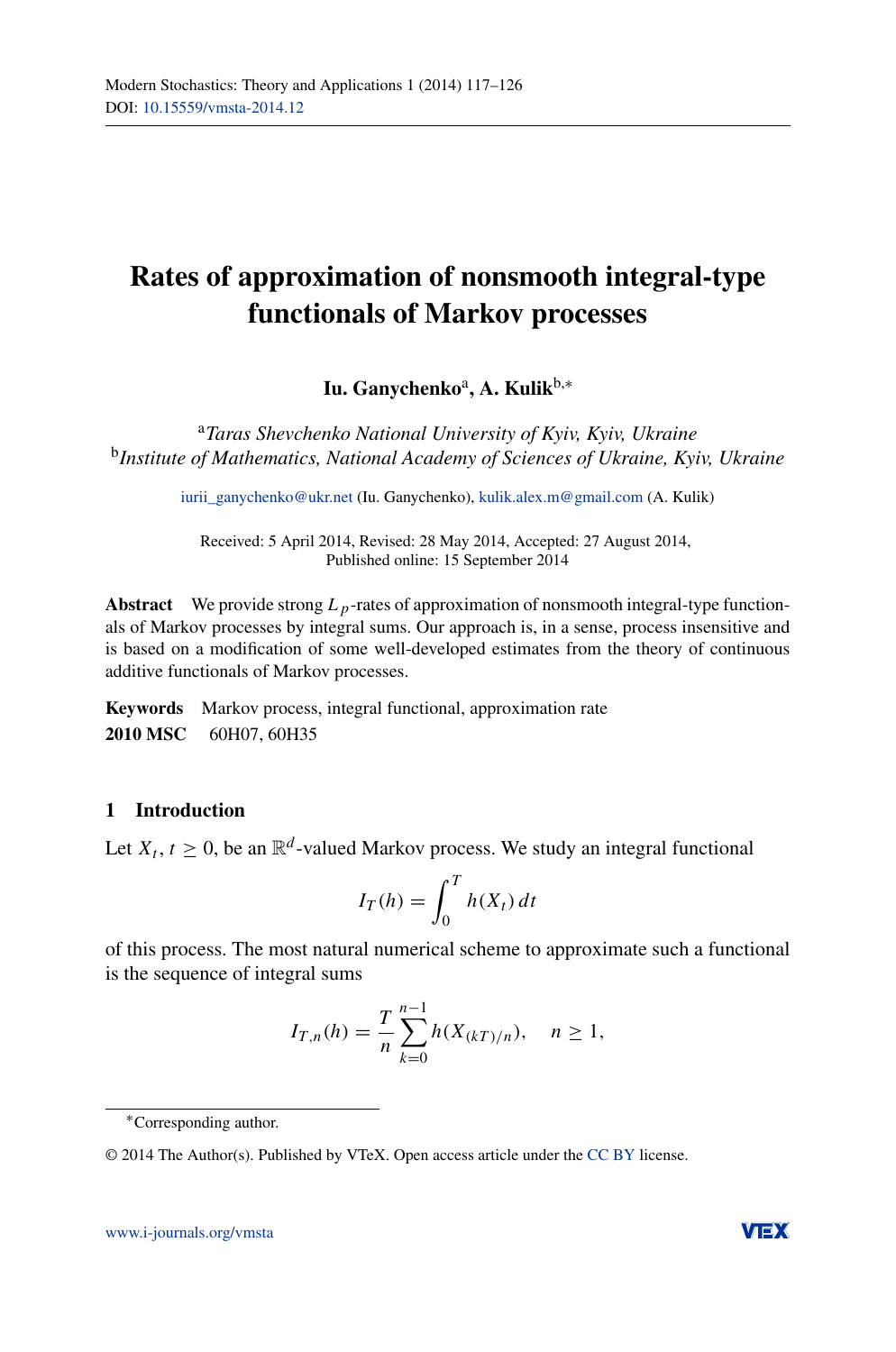and the main objective of this paper is to study approximation rates within this scheme. The function *h*, in general, is not assumed to be smooth, and therefore the mapping

$$
\{x_t, t \in [0, T]\} \mapsto \int_0^T h(x_t) dt
$$

may fail to be Lipschitz continuous (and even simply continuous) on a natural functional space of the trajectories of *X* (e.g.,  $C(0, T)$  or  $D(0, T)$ ). This makes it impossible to carry out the error analysis with a classical technique (see, e.g., [\[5\]](#page-9-0)). The typical case of interest here is  $h = 1_A$ , with  $I_T(h)$  being respectively the occupation time of  $X$  at the set  $A$  up to the time moment  $T$ .

In the paper, we establish strong  $L_p$ -approximation rates, that is, the bounds for

$$
E\big|I_T(h)-I_{T,n}(h)\big|^p.
$$

Our research is strongly motivated by the recent paper [\[7](#page-9-1)], where such a problem was studied in a particularly important case where *X* is a one-dimensional diffusion, and we refer the reader to [\[7\]](#page-9-1) for more motivation and background on the subject. The technique developed in [\[7](#page-9-1)], involving both the Malliavin calculus tools and the Gaussian bounds for the transition probability density, relies substantially on the structure of the process, and hence it seems not easy to extend this approach to other classes of processes, for example, multidimensional diffusions or solutions to Lévy driven SDEs.

We would like to explain in this note that, in order to get the required approximation rates, one can modify some well-developed estimates from the theory of continuous additive functionals of Markov processes. An advantage of such approach is that the assumptions on the process are formulated only in terms of its transition probability density and therefore are quite flexible. The basis for the approach is given by the fact that the weak approximation rates for

$$
EI_T(h) - EI_{T,n}(h)
$$

are available as a consequence of a bound for the derivative w.r.t. *t* of the transition probability density; see [\[4\]](#page-9-2), Theorem 2.5, and Proposition [2.1](#page-3-0) below. To explain the principal idea of the approach, let us assume for a while that *h* is nonnegative and bounded. Then the integral functional  $I_T(h)$  is a *W-functional* of the process *X*; see [\[1](#page-9-3)], Chapter 6. It is well known that the properties of a *W*-functional are mainly controlled by its *characteristic*, that is, the expectation

## $E_{r} I_T(h)$ .

In particular, the convergence of characteristics implies the  $L_2$ -convergence of the respective functionals. The core of our approach is that we extend the Dynkin's technique for a study of convergence of *W*-functionals and give approximation rates for integral functionals  $I_T(h)$  by difference functionals  $I_{T,n}(h)$ , based on the weak approximation rates for their expectations. We remark that now we are beyond the scopes of the original Dynkin's theory because  $I_T(h)$  *may fail* to be a *W*-functional (we do not assume *h* to be nonnegative), and  $I_{T,n}(h)$  *definitely fails* to be a *W*functional. In addition, Dynkin's theory addresses  $L_2$ -bounds, whereas, in general,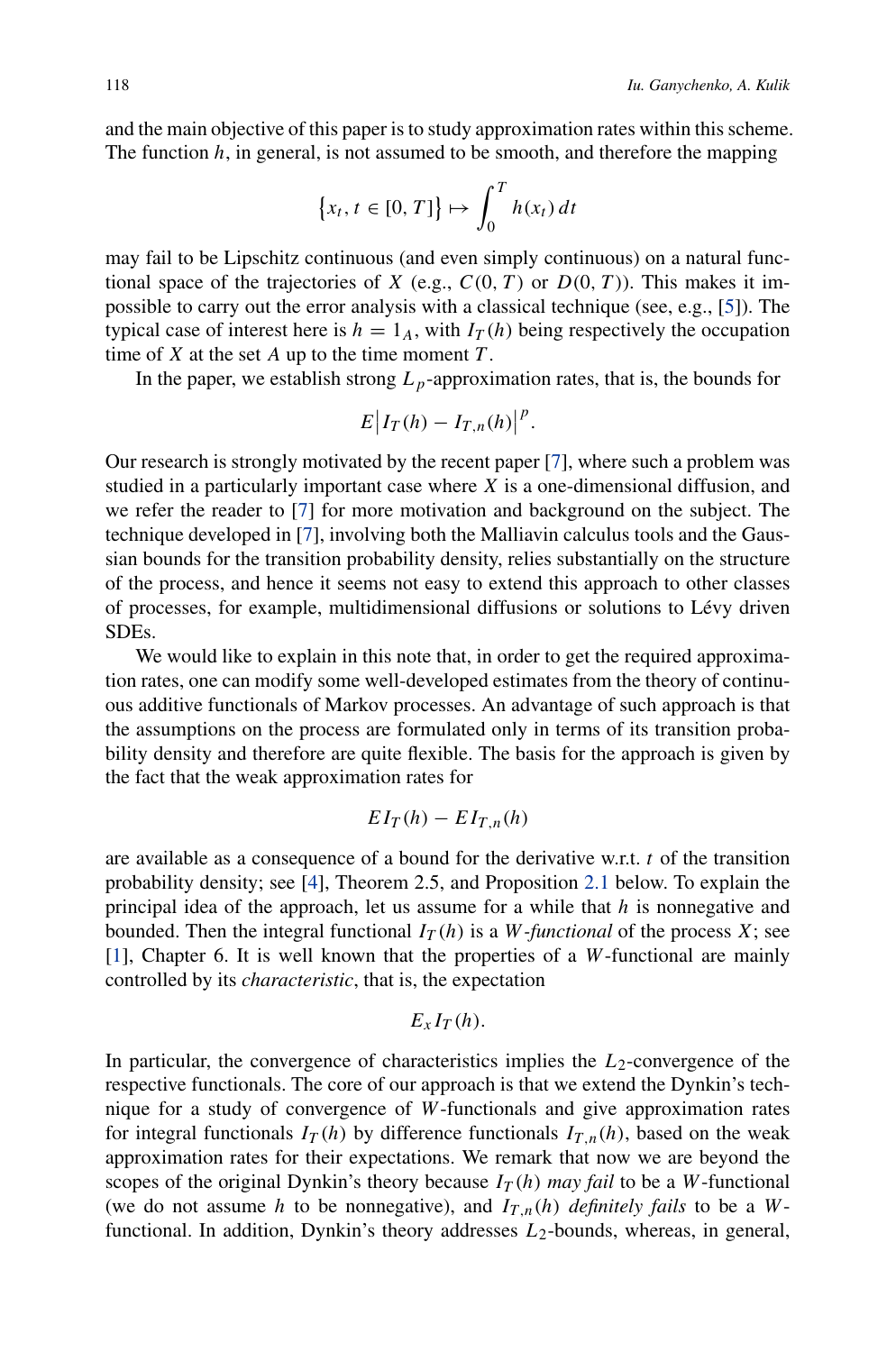we are interested in  $L_p$ -bounds. This brings some extra difficulties, which however are not really substantial, and we resolve them in a way similar to the one used in the classical Khas'minskii lemma; see, for example, Lemma 2.1 in [\[8](#page-9-4)].

### **2 Main results**

#### *2.1 Notation, assumptions, and auxiliaries*

In what follows,  $P_x$  denotes the law of the Markov process with  $X_0 = x$ , and  $E_x$  denotes the expectation w.r.t. this law. The natural filtration of the process *X* is denoted by  $\{\mathcal{F}_t, t \geq 0\}$ . The process X is assumed to possess a transition probability density, denoted below by  $p_t(x, y)$ . By C we denote a generic constant; the value of C may vary from place to place. Both the absolute value of a real number and the Euclidean norm in  $\mathbb{R}^d$  are denoted by  $|\cdot|$ .

Our standing assumption on the process *X* under investigation is the following.

**X.** The transition probability density  $p_t(x, y)$  is differentiable w.r.t. *t* and satisfies

<span id="page-2-1"></span><span id="page-2-0"></span>
$$
p_t(x, y) \le C_T t^{-d/\alpha} Q\big(t^{-1/\alpha}(x - y)\big), \quad t \le T,\tag{1}
$$

$$
\left|\partial_t p_t(x, y)\right| \le C_T t^{-1 - d/\alpha} Q\big(t^{-1/\alpha}(x - y)\big), \quad t \le T,\tag{2}
$$

with some fixed  $\alpha \in (0, 2]$  and distribution density Q.

The assumption **X** is motivated by the following class of processes of particular interest.

**Example 2.1.** Let *X* be a symmetric *α*-stable process with  $\alpha \in (0, 2]$ ; in the case  $\alpha = 2$  this is just a Brownian motion. Then

$$
p_t(x, y) = t^{-d/\alpha} g^{(\alpha)}(t^{-1/\alpha}(x - y))
$$

with  $g^{(\alpha)}$  being the distribution density of  $X_1$ . Respectively, [\(2\)](#page-2-0) holds with  $Q = Q_\alpha$ ,

$$
Q_{\alpha}(x) = \begin{cases} c_1 e^{-c_2 |x|^2}, & \alpha = 2, \\ \frac{c}{1 + |x|^{d + \alpha}}, & \alpha \in (0, 2), \end{cases}
$$

where  $c_2 < (2EX_1^2)^{-1}$  and  $c_1$ , c should be chosen such that  $\int_{\mathbb{R}^d} Q(x) dx = 1$ .

Observe that, in a sense, this bound is "stable under perturbations of the process *X*." Namely, if *X* is a uniformly elliptic diffusion with Hölder continuous coefficients, then [\(2\)](#page-2-0) with  $Q = Q_2$  and properly chosen  $c_2$  is provided by the classical *parametrix method*; see [\[3\]](#page-9-5). An analogue of the parametrix method for  $\alpha$ -stable generators with state-dependent coefficients yields the bound [\(2\)](#page-2-0) with  $Q = Q_{\alpha'}$ ,  $\alpha' < \alpha$ , for  $\alpha$ -stable driven processes  $X$ ; see [\[2\]](#page-9-6) and [\[6\]](#page-9-7).

Our principal assumption on the function *h* is the following.

## **H1.** The function *h* satisfies

$$
\sup_{x} \frac{|h(x)|}{V(|x|)} < \infty,
$$

where  $V : \mathbb{R}^+ \to [1, +\infty)$  is a fixed function such that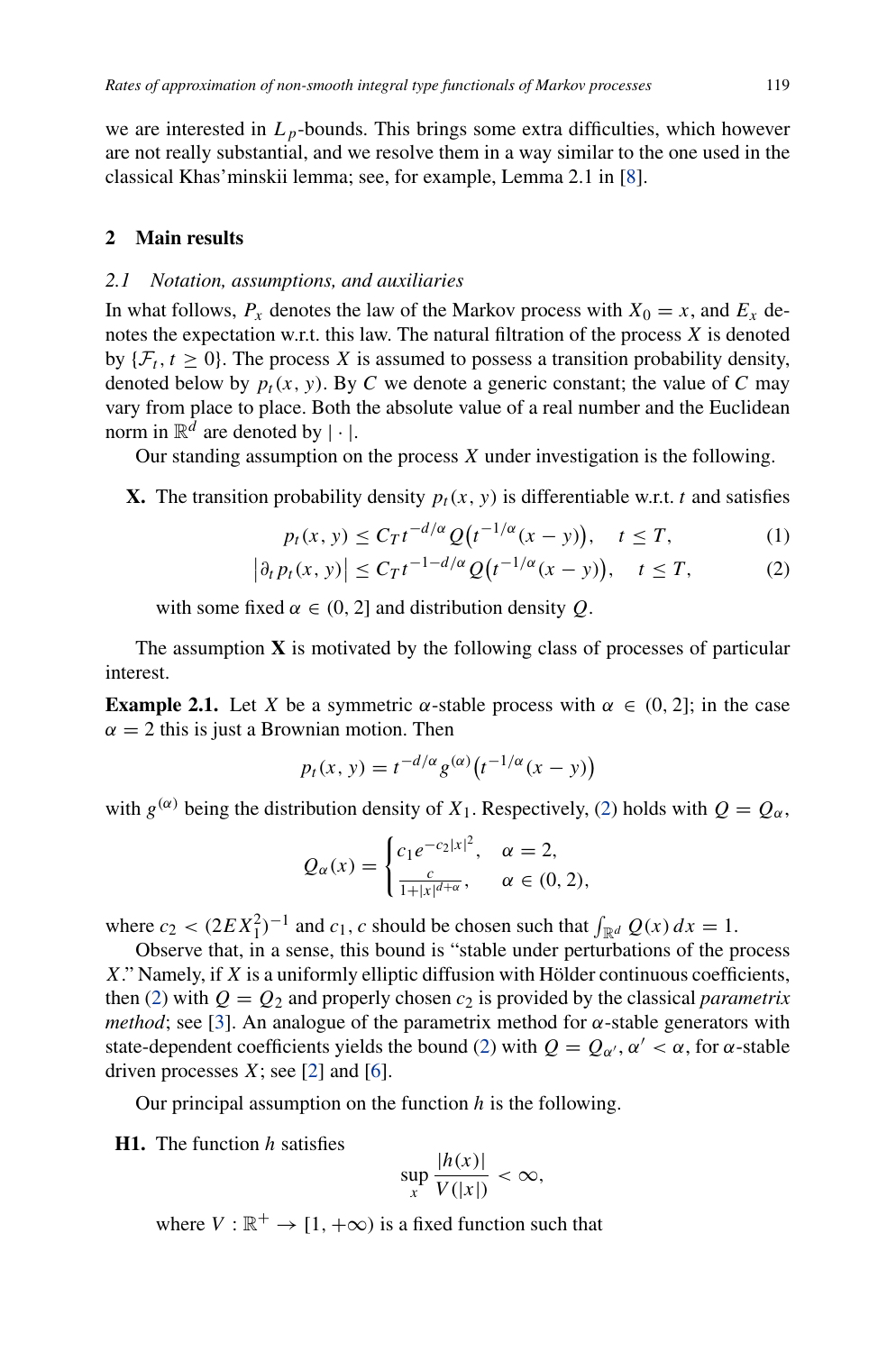- $\int_{\mathbb{R}^d} V(T|x|) Q(x) dx < \infty, T \ge 0;$
- $V(r_1) \leq V(r_2)$ ,  $r_1 \leq r_2$ ;
- *V* is submultiplicative, that is,

$$
V(r_1 + r_2) \le V(r_1)V(r_2), \quad r_1, r_2 \in \mathbb{R}^+.
$$

Observe that for a bounded *h*, condition **H1** holds trivially with  $V \equiv 1$ . On the other hand, in particular cases, one can weaken the assumptions on *h* by using nontrivial "weight functions" *V*. For instance, if  $Q = Q_\alpha$  from the above example, then one can take

$$
V(r) = \begin{cases} e^{Cr}, & \alpha = 2, \\ (1+r)^{\beta}, & \alpha \in (0,2), \end{cases} r \in \mathbb{R}^+,
$$

with arbitrary *C* and  $β ∈ (0, α)$ . We denote

$$
||h||_V = \sup_x \frac{|h(x)|}{V(|x|)}.
$$

The following auxiliary statement is crucial for the whole approach. Its proof is completely analogous to the proof of (a part of) Theorem 2.5 [\[4\]](#page-9-2), but in order to make the exposition self-sufficient, we give it here.

<span id="page-3-0"></span>**Proposition 2.1.** *Let X and H1 hold. Then*

$$
\left|E_xI_T(h)-E_xI_{T,n}(h)\right|\leq \left(\frac{\log n}{n}\right)C_{T,Q,V}\|h\|_V V(|x|)
$$

*with*

<span id="page-3-1"></span>
$$
C_{T,Q,V}=T\max\bigg\{C_T\bigg(\int_{\mathbb{R}^d}Q(y)V\big(T^{1/\alpha}|y|\big)\,dy\bigg),1\bigg\}.
$$

**Proof.** Write

$$
E_x I_T(h) - E_x I_{T,n}(h) = \int_0^{T/n} \int_{\mathbb{R}^d} p_t(x, y) h(y) dy dt - \frac{T}{n} h(x)
$$
  
+ 
$$
\sum_{k=2}^n \int_{(k-1)T/n}^{kT/n} \int_{\mathbb{R}^d} (p_t(x, y) - p_{(k-1)T/n}(x, y)) h(y) dy dt.
$$

We have, by the bound for  $p_t(x, y)$  in [\(1\)](#page-2-1) and properties of *V*,

$$
\left| \int_0^{T/n} \int_{\mathbb{R}^d} p_t(x, y) h(y) \, dy \, dt \right| \le C_T \|h\|_V \int_0^{T/n} t^{-d/\alpha} \int_{\mathbb{R}^d} Q(t^{-1/\alpha}(x - y)) V(|y|) \, dy \, dt
$$
\n
$$
= C_T \|h\|_V \int_0^{T/n} \int_{\mathbb{R}^d} Q(z) V(|x + t^{1/\alpha} z|) \, dz \, dt
$$
\n
$$
\le n^{-1} T C_T \|h\|_V V(|x|) \int_{\mathbb{R}^d} Q(z) V(T^{1/\alpha} |z|) \, dz. \tag{3}
$$

Next,

$$
\sum_{k=2}^{n} \int_{(k-1)T/n}^{kT/n} \int_{\mathbb{R}^d} (p_t(x, y) - p_{(k-1)T/n}(x, y)) h(y) \, dy \, dt = \int_{\mathbb{R}^d} K_{n,T}(x, y) h(y) \, dy
$$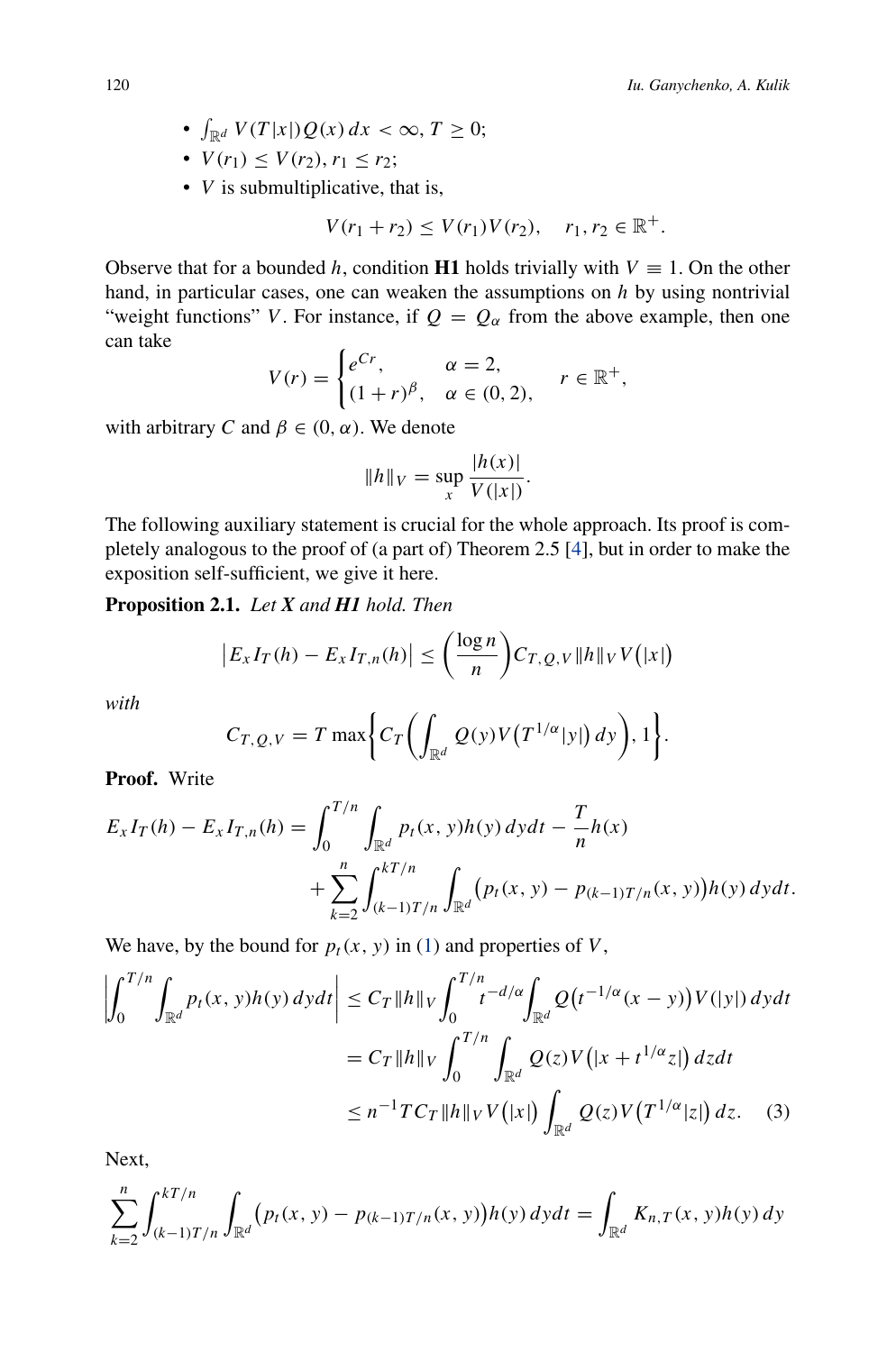with

$$
K_{n,T}(x, y) = \sum_{k=2}^{n} \int_{(k-1)T/n}^{kT/n} \int_{(k-1)T/n}^{t} \partial_{s} p_{s}(x, y) ds dt
$$
  
= 
$$
\sum_{k=2}^{n} \int_{(k-1)T/n}^{kT/n} \left(\frac{kT}{n} - s\right) \partial_{s} p_{s}(x, y) ds.
$$

Then

$$
\left|K_{n,T}(x,y)\right| \leq \frac{T}{n} \int_{T/n}^T \left|\partial_s p_s(x,y)\right| ds,
$$

and therefore, using the bound for  $\partial_t p_t(x, y)$  in [\(2\)](#page-2-0), we obtain, similarly to [\(3\)](#page-3-1),

$$
\left| \int_{\mathbb{R}^d} K_{n,T}(x, y) h(y) \, dy \right| \leq \frac{T}{n} C_T \|h\|_V \int_{T/n}^T s^{-1} \int_{\mathbb{R}^d} s^{-d/\alpha} Q(s^{-1/\alpha}(x - y)) V(|y|) \, dy ds
$$
  

$$
\leq \frac{T}{n} C_T \|h\|_V V(|x|) \left( \int_{\mathbb{R}^d} Q(y) V(T^{1/\alpha}|y|) \, dy \right) \int_{T/n}^T s^{-1} \, ds
$$
  

$$
= \frac{T}{n} (\log n) C_T \|h\|_V V(|x|) \left( \int_{\mathbb{R}^d} Q(y) V(T^{1/\alpha}|y|) \, dy \right),
$$

which completes the proof.

#### 2.2 Approximation rate in terms of  $||h||_V$

Our main estimate, in a shortest and most transparent form, is presented in the following theorem, which concerns the case where the only assumption on *h* is that the weighted sup-norm  $||h||_V$  is finite.

<span id="page-4-0"></span>**Theorem 2.1.** *Let*  $X$  *and*  $H1$  *hold. Then for every*  $p \geq 2$  *such that* 

$$
\int_{\mathbb{R}^d} V^p(T^{1/\alpha}|x|)Q(x)\,dx < \infty,
$$

*we have*

$$
E_x\big|I_T(h) - I_{T,n}(h)\big|^p \le C\bigg(\frac{\log n}{n}\bigg)^{p/2} \|h\|_V^p V^p(|x|)
$$

*with constant*  $C$  *depending on*  $T$ *,*  $Q$ *<i>, V, p only.* 

**Proof.** Denote, for  $t \in [kT/n, (k+1)T/n)$ ,

$$
\eta_n(t) = \frac{kT}{n}, \qquad \zeta_n(t) = \frac{(k+1)T}{n},
$$

and write the difference  $I_t(h) - I_{t,n}(h)$  in the integral form:

$$
J_{t,n}(h) := I_t(h) - I_{t,n}(h) = \int_0^t \Delta_n(s) ds, \quad \Delta_n(s) := h(X_s) - h(X_{\eta_n(s)}).
$$

Hence, this difference is an absolutely continuous function of *t*, and using the Newton– Leibnitz formula twice, we get

$$
\left|J_{T,n}(h)\right|^p = p(p-1)\int_0^T \left|J_{s,n}(h)\right|^{p-2} \Delta_n(s) \left(\int_s^T \Delta_n(t) dt\right) ds.
$$

 $\Box$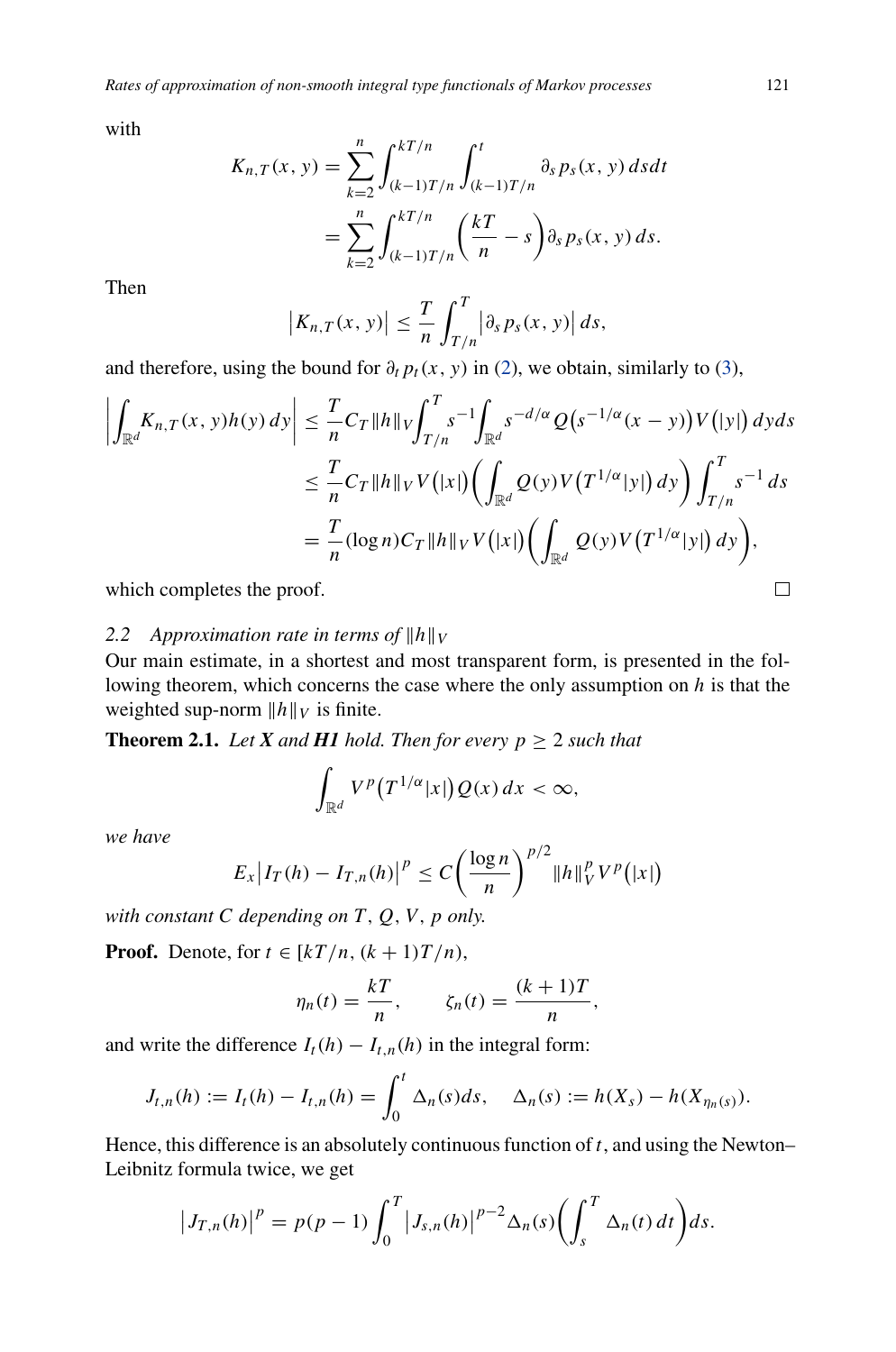<span id="page-5-0"></span>*.*

We then write

$$
\left|J_{T,n}(h)\right|^p = p(p-1)\left(H^1_{T,n,p}(h) + H^2_{T,n,p}(h)\right) \le p(p-1)\left(\tilde{H}^1_{T,n,p}(h) + H^2_{T,n,p}(h)\right),
$$

where

$$
H_{T,n,p}^{1}(h) = \int_{0}^{T} |J_{s,n}(h)|^{p-2} \Delta_{n}(s) \left(\int_{s}^{\zeta_{n}(s)} \Delta_{n}(t) dt\right) ds,
$$
  

$$
\tilde{H}_{T,n,p}^{1}(h) = \int_{0}^{T} |J_{s,n}(h)|^{p-2} |\Delta_{n}(s)| \left|\int_{s}^{\zeta_{n}(s)} \Delta_{n}(t) dt\right| ds,
$$
  

$$
H_{T,n,p}^{2}(h) = \int_{0}^{T} |J_{s,n}(h)|^{p-2} \Delta_{n}(s) \left(\int_{\zeta_{n}(s)}^{T} \Delta_{n}(t) dt\right) ds.
$$

Let us estimate separately the expectations of  $\tilde{H}^1_{T,n,p}(h)$  and  $H^2_{T,n,p}(h)$ . By the Hölder inequality,

$$
E_{x} \tilde{H}_{T,n,p}^{1}(h) \leq \left( E_{x} \int_{0}^{T} |J_{s,n}(h)|^{p} ds \right)^{1-2/p} \times \left( E_{x} \int_{0}^{T} |\Delta_{n}(s)|^{p/2} \left| \int_{s}^{\zeta_{n}(s)} \Delta_{n}(t) dt \right|^{p/2} ds \right)^{2/p}
$$

Again by the Hölder inequality,

$$
E_x \int_0^T \left| \Delta_n(s) \right|^{p/2} \left| \int_s^{\zeta_n(s)} \Delta_n(t) dt \right|^{p/2} ds
$$
  
\n
$$
\leq \left( \frac{T}{n} \right)^{p/2 - 1} \int_0^T \int_s^{\zeta_n(s)} E_x \left| \Delta_n(s) \right|^{p/2} \left| \Delta_n(t) \right|^{p/2} dt ds.
$$

Because  $t \in [s, \zeta_n(s)]$ , we have  $\eta_n(t) = \eta_n(s)$ , and, consequently,

$$
E_{x} |\Delta_{n}(s)|^{p/2} |\Delta_{n}(t)|^{p/2}
$$
  
=  $E_{x} |h(X_{s}) - h(X_{\eta_{n}(s)})|^{p/2} |h(X_{t}) - h(X_{\eta_{n}(s)})|^{p/2}$   
 $\leq (E_{x} |h(X_{s}) - h(X_{\eta_{n}(s)})|^{p})^{1/2} (E_{x} |h(X_{t}) - h(X_{\eta_{n}(s)})|^{p})^{1/2}$   
 $\leq ||h||^{p} \cdot 2^{p-1} (E_{x} (V^{p} (|X_{s}|) + V^{p} (|X_{\eta_{n}(s)}|)))^{1/2}$   
 $\times (E_{x} (V^{p} (|X_{t}|) + V^{p} (|X_{\eta_{n}(s)}|)))^{1/2}.$  (4)

By the properties of *V* and the bound [\(1\)](#page-2-1) we have

$$
E_x V^p(|X_r|) = \int_{\mathbb{R}^d} p_r(x, y) V^p(|y|) dy
$$
  
\n
$$
\leq C_T r^{-d/\alpha} \int_{\mathbb{R}^d} Q(r^{-1/\alpha}(x - y)) V^p(|y|) dy
$$
  
\n
$$
\leq C_T V^p(|x|) \left( \int_{\mathbb{R}^d} Q(y) V^p(T^{1/\alpha}|y|) dy \right)
$$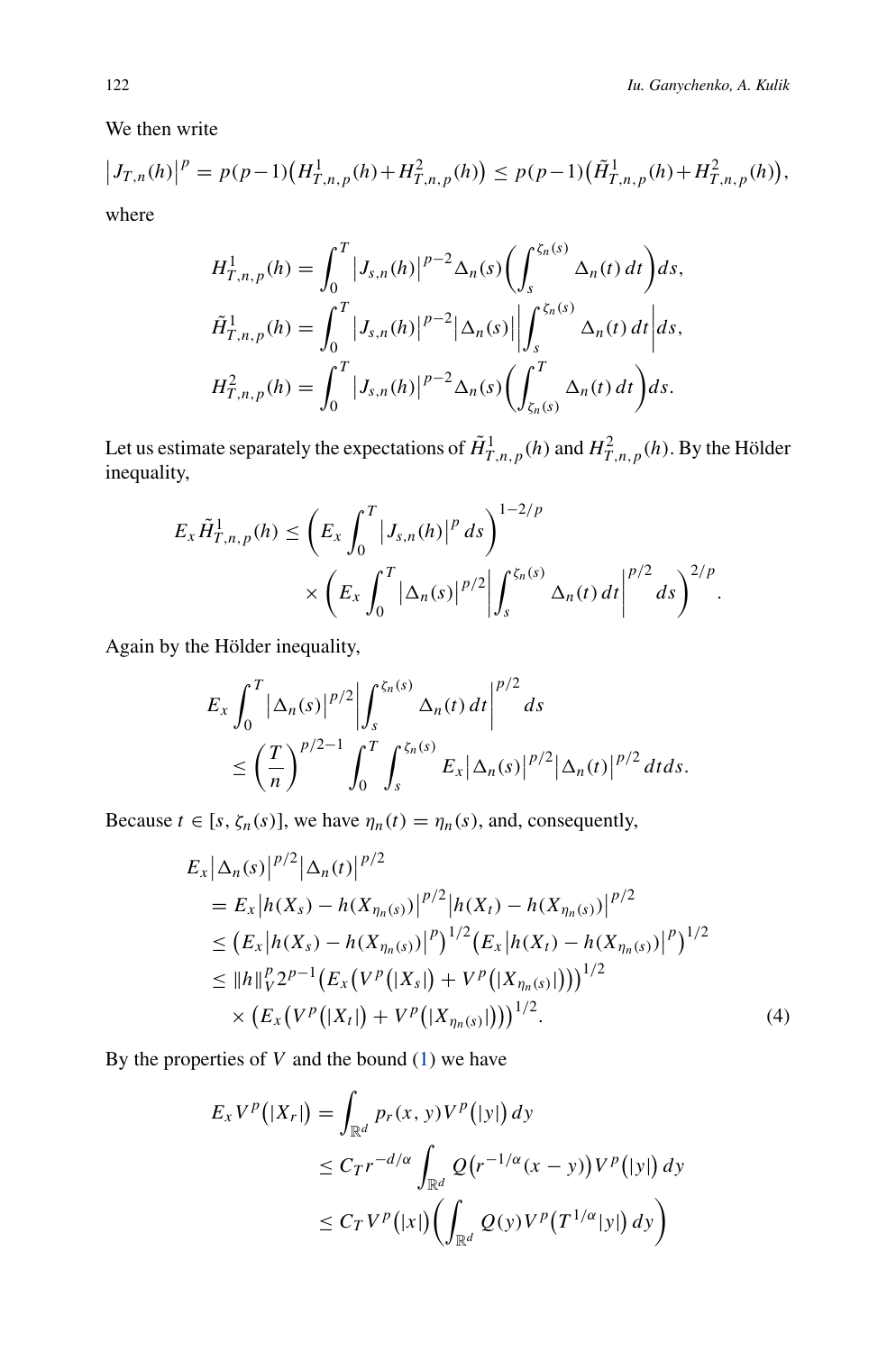for any  $r \in (0, T]$ . Using this bound with  $r = t, s, \eta_n(s)$  and recalling that  $|\zeta_n(s)$  $s \leq 1/n$ , we get

$$
E_x\tilde{H}_{T,n,p}^1(h) \leq C \bigg(E_x \int_0^T \big|J_{s,n}(h)\big|^p ds\bigg)^{1-2/p} \bigg(\frac{1}{n}\bigg) \|h\|_V^2 V^2(|x|)
$$

with constant  $C$  depending on  $T$ ,  $Q$ ,  $V$ ,  $p$  only.

Next, observe that, for every *s*, the variables

$$
\Delta_n(s), \qquad |J_{s,n}(h)|^{p-2}\Delta_n(s)
$$

are  $\mathcal{F}_{\zeta_n(s)}$ -measurable. Hence,

$$
E_x H_{T,n,p}^2(h) = E_x \bigg( \int_0^T \left| J_{s,n}(h) \right|^{p-2} \Delta_n(s) E_x \bigg( \int_{\zeta_n(s)}^T \Delta_n(t) dt \, \Big| \mathcal{F}_{\zeta_n(s)} \bigg) ds \bigg) \leq E_x \bigg( \int_0^T \left| J_{s,n}(h) \right|^{p-2} \left| \Delta_n(s) \right| \left| E_x \bigg( \int_{\zeta_n(s)}^T \Delta_n(t) dt \, \Big| \mathcal{F}_{\zeta_n(s)} \bigg) \right| ds \bigg).
$$

By Proposition [2.1](#page-3-0) and the Markov property of *X* we have

$$
\left|E_x\left(\int_{\zeta_n(s)}^T \Delta_n(t) dt \big| \mathcal{F}_{\zeta_n(s)}\right)\right| \leq C\left(\frac{\log n}{n}\right) \|h\|_V V\big(|X_{\zeta_n(s)}|\big).
$$

Hence, again, using the Hölder inequality we get

$$
E_x H_{T,n,p}^2(h) \le C \bigg( \frac{\log n}{n} \bigg) \|h\|_V \bigg( E_x \int_0^T \big| J_{s,n}(h) \big|^p \, ds \bigg)^{1-2/p} \times \bigg( E_x \int_0^T \big| \Delta_n(s) \big|^{p/2} V^{p/2} \big( |X_{\zeta_n(s)}| \big) \, ds \bigg)^{2/p}.
$$

Similarly to [\(4\)](#page-5-0), we have

$$
E_x\big|\Delta_n(s)\big|^{p/2}V^{p/2}\big(|X_{\zeta_n(s)}|\big)\leq CV^p\big(|x|\big)\|h\|_V^{p/2}.
$$

Hence, the above bounds for  $E_x \tilde{H}_{T,n,p}^1(h)$  and  $E_x H_{T,n,p}^2(h)$  finally yield

<span id="page-6-0"></span>
$$
E_x |J_{T,n}(h)|^p \le C \bigg( E_x \int_0^T |J_{s,n}(h)|^p ds \bigg)^{1-2/p} \bigg( \frac{\log n}{n} \bigg) \|h\|_V^2 V^2(|x|) \qquad (5)
$$

with a constant *C* depending on *T*, *Q*, *V*, *p* only. It can be seen easily that in this inequality one can write arbitrary  $t \leq T$  instead of *T*, with the same constant *C*. Taking the integral over *t*, we get

$$
E_x \int_0^T \left|J_{t,n}(h)\right|^p dt \leq CT \left(E_x \int_0^T \left|J_{s,n}(h)\right|^p ds\right)^{1-2/p} \left(\frac{\log n}{n}\right) \|h\|_V^2 V^2(|x|).
$$

Because  $||h||_V < \infty$  and  $V^p$  satisfies the integrability condition from the condition of the theorem, the left-hand side expression in the last inequality is finite. Hence, resolving this inequality, we get

$$
E_x \int_0^T \left|J_{s,n}(h)\right|^p ds \le (CT)^{p/2} \left(\frac{\log n}{n}\right)^{p/2} \|h\|_V^p V^p(|x|),
$$

which, together with  $(5)$ , gives the required statement.

 $\Box$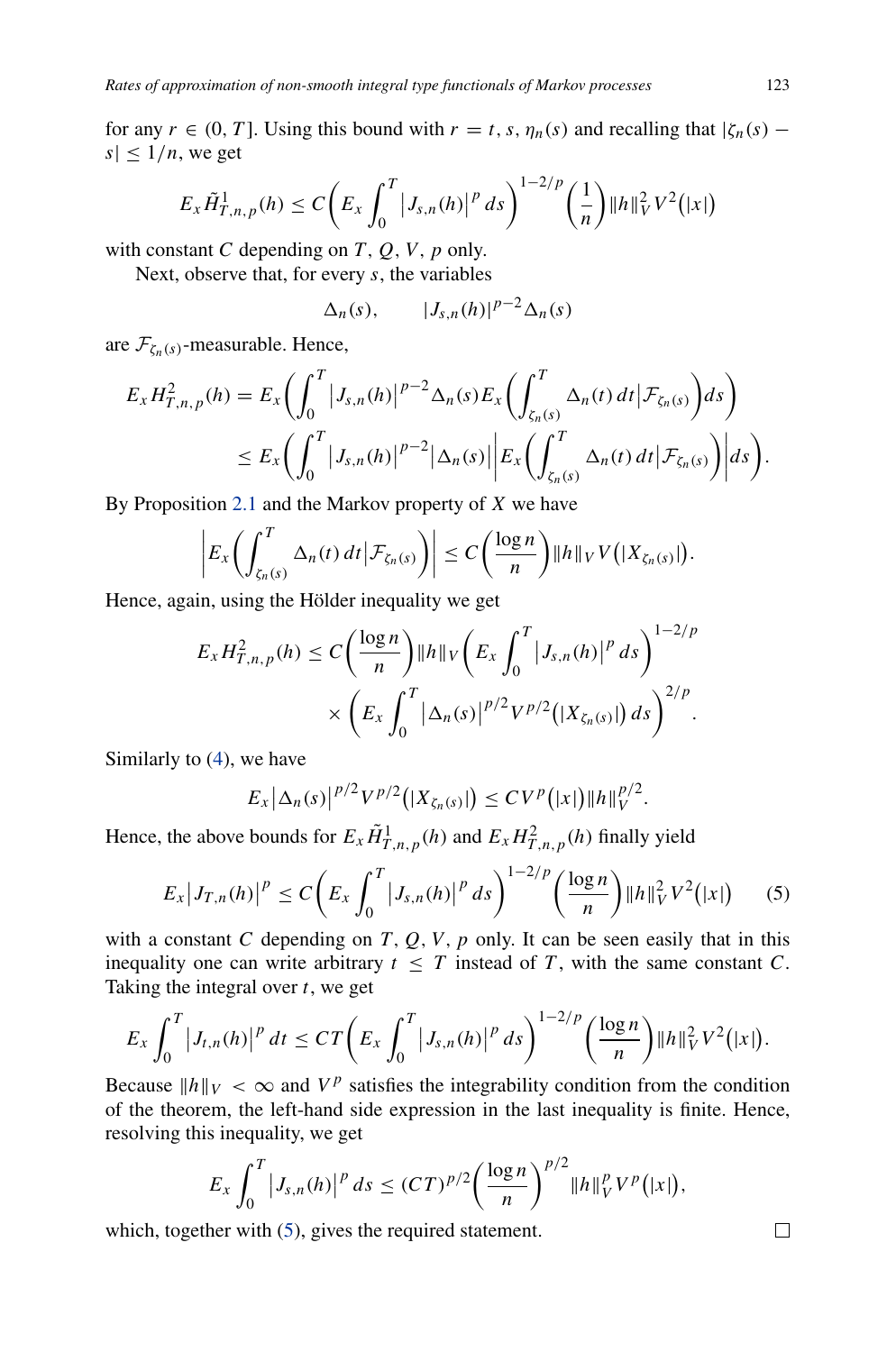## *2.3 An improved approximation rate for a Hölder continuous h*

In this section, we consider the case where *h* has the following additional regularity property.

**H2.** The function is Hölder continuous with index  $\gamma \in (0, 1]$ , that is,

$$
||h||_{\gamma} := \sup_{x \neq y} \frac{|h(x) - h(y)|}{|x - y|^{\gamma}} < \infty.
$$

<span id="page-7-1"></span>An additional regularity of *h* allows one to improve the accuracy of the previous estimates. Namely, the following statement holds.

**Theorem 2.2.** Assume that **X**, **H1**, and **H2** hold. Then, for every  $p > 2$  such that

$$
\int_{\mathbb{R}^d} |x|^{\gamma p} Q(x) \, dx < \infty
$$

*and*

$$
\int_{\mathbb{R}^d} V^{p/2}(T^{1/\alpha} |x|) Q(x) dx < \infty,
$$

*we have*

$$
E_x\big|I_T(h) - I_{T,n}(h)\big|^p \le C\bigg(\frac{\log n}{n}\bigg)^{p/2} n^{-(\gamma p)/(2\alpha)} \|h\|_{\gamma}^{p/2} \big(\|h\|_{\gamma}^{p/2} + \|h\|_{\gamma}^{p/2} V^{p/2}(|x|)\big)
$$

*with constant C depending on T , Q, V , p, γ only.*

**Proof.** The method of the proof remains the same as that of Theorem [2.1;](#page-4-0) hence, we use the same notation. The only new point is that, instead of the bound

$$
E_x\big|\Delta_n(s)\big|^p\leq \|h\|_V^p E_x\big(V\big(|X_s|\big)+V\big(|X_{\eta_n(s)}|\big)\big)^p,
$$

now a more precise inequality is available, based on the Hölder continuity of *h*. Namely, we have

$$
E_x |\Delta_n(s)|^p = E_x |h(X_s) - h(X_{\eta_n(s)})|^p
$$
  
\n
$$
\leq \|h\|_y^p E_x |X_s - X_{\eta_n(s)}|^{y_p} \leq C \|h\|_y^p |s - \eta_n(s)|^{y_p/\alpha},
$$
 (6)

where *C* depends on *T*, *Q*, *p*,  $\gamma$  only.

The last inequality holds due to the following representation. By the Markov property of *X*, for  $r < s$ , we have

<span id="page-7-0"></span>
$$
E_x|X_s - X_r|^{\gamma p} = E_x f(X_r),
$$

where

$$
f(z) = \int_{\mathbb{R}^d} p_{s-r}(z, y)|y - z|^{\gamma p} dy
$$
  
\n
$$
\leq C_T \int_{\mathbb{R}^d} (s - r)^{-d/\alpha} Q((s - r)^{-1/\alpha} (z - y)) |z - y|^{\gamma p} dy
$$
  
\n
$$
= C_T (s - r)^{\gamma p/\alpha} \int_{\mathbb{R}^d} Q(y)|y|^{\gamma p} dy.
$$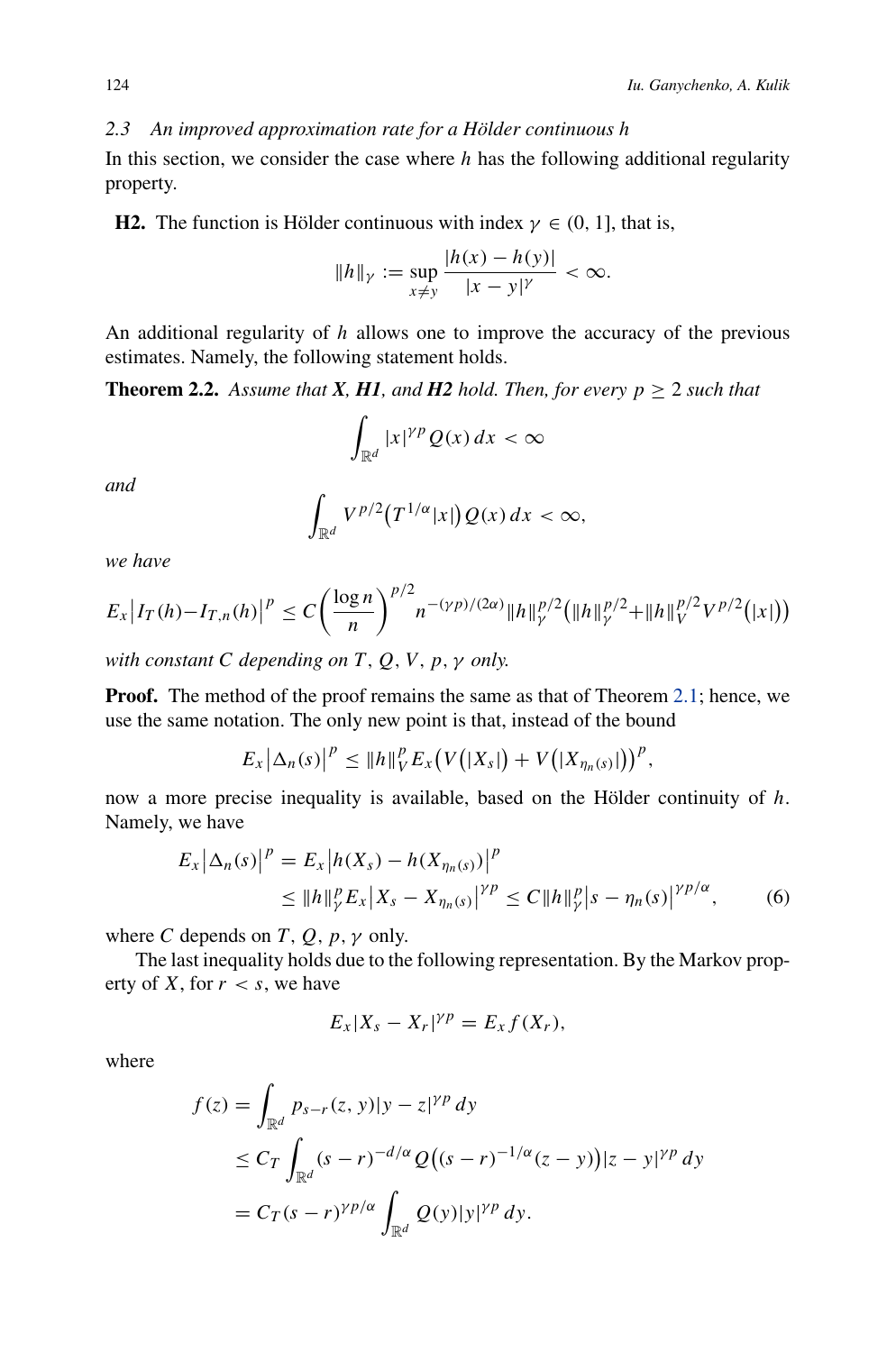Thus, for  $t \in [s, \zeta_n(s)]$ , we have

$$
E_x |\Delta_n(s)|^{p/2} |\Delta_n(t)|^{p/2}
$$
  
=  $E_x |h(X_s) - h(X_{\eta_n(s)})|^{p/2} |h(X_t) - h(X_{\eta_n(s)})|^{p/2}$   
 $\leq (E_x |h(X_s) - h(X_{\eta_n(s)})|^p)^{1/2} (E_x |h(X_t) - h(X_{\eta_n(s)})|^p)^{1/2}$   
 $\leq C ||h||_p^p |s - \eta_n(s)|^{p/(2\alpha)} |t - \eta_n(s)|^{p/(2\alpha)}$   
 $\leq C T ||h||_p^p n^{-(\gamma p)/\alpha}$ 

and

$$
E_{x}\tilde{H}_{T,n,p}^{1}(h) \leq C \bigg(E_{x} \int_{0}^{T} \big|J_{s,n}(h)\big|^{p} ds\bigg)^{1-2/p} \bigg(\frac{1}{n}\bigg)^{1+2\gamma/\alpha} \|h\|_{\gamma}^{2}
$$

with constant *C* depending on *T*, *Q*, *p*,  $\gamma$  only.

Next, using  $(6)$  and  $(4)$ , we have

$$
E_x\big|\Delta_n(s)\big|^{p/2}V^{p/2}\big(|X_{\zeta_n(s)}|\big)\leq C\|h\|_{\gamma}^{p/2}n^{-(\gamma p)/(2\alpha)}V^{p/2}\big(|x|\big)
$$

and

$$
E_x H_{T,n,p}^2(h) \leq C \bigg( E_x \int_0^T \big| J_{s,n}(h) \big|^p \, ds \bigg)^{1-2/p} \bigg( \frac{\log n}{n} \bigg) n^{-\gamma/\alpha} \|h\|_V \|h\|_V V(|x|).
$$

Hence, the previous bounds for  $E_x \tilde{H}_{T,n,p}^1(h)$  and  $E_x H_{T,n,p}^2(h)$  finally yield

$$
E_x |J_{T,n}(h)|^p
$$
  
\n
$$
\leq C \bigg( E_x \int_0^T |J_{s,n}(h)|^p ds \bigg)^{1-2/p} \bigg( \frac{\log n}{n} \bigg) n^{-\gamma/\alpha} ||h||_{\gamma} \big( ||h||_{\gamma} + ||h||_{V} V(|x|) \big)
$$
  
\n(7)

with constant *C* depending on *T*, *Q*, *V*, *p*,  $\gamma$  only. Using the same procedure as that provided at the end of the proof of Theorem 2.1, we simply have

$$
E_x \int_0^T |J_{s,n}(h)|^p ds
$$
  
\n
$$
\leq (CT)^{p/2} \left(\frac{\log n}{n}\right)^{p/2} n^{-(\gamma p)/(2\alpha)} \|h\|_{\gamma}^{p/2} (\|h\|_{\gamma}^{p/2} + \|h\|_{V}^{p/2} V^{p/2}(|x|)),
$$

which, together with  $(7)$ , completes the proof.

## *2.4 Discussion*

The results of Theorem [2.1](#page-4-0) and Theorem [2.2](#page-7-1) should be compared with Theorem 2.3 in [\[7](#page-9-1)], where, in our notation, the following bounds were obtained:

$$
E_x\big|I_T(h) - I_{T,n}(h)\big|^p \le \begin{cases} Cn^{-p(1+\gamma)/2}, & \gamma \in (0,1), \\ C(\log n)^{p}n^{-p(1+\gamma)/2}, & \gamma = 1. \end{cases}
$$

In Theorem 2.3 of [\[7\]](#page-9-1), *h* satisfies our conditions **H1** and **H2** with  $V(|x|) = e^{C|x|}$ , and *X* is a one-dimensional diffusion with coefficients that satisfy some smoothness

<span id="page-8-0"></span> $\Box$